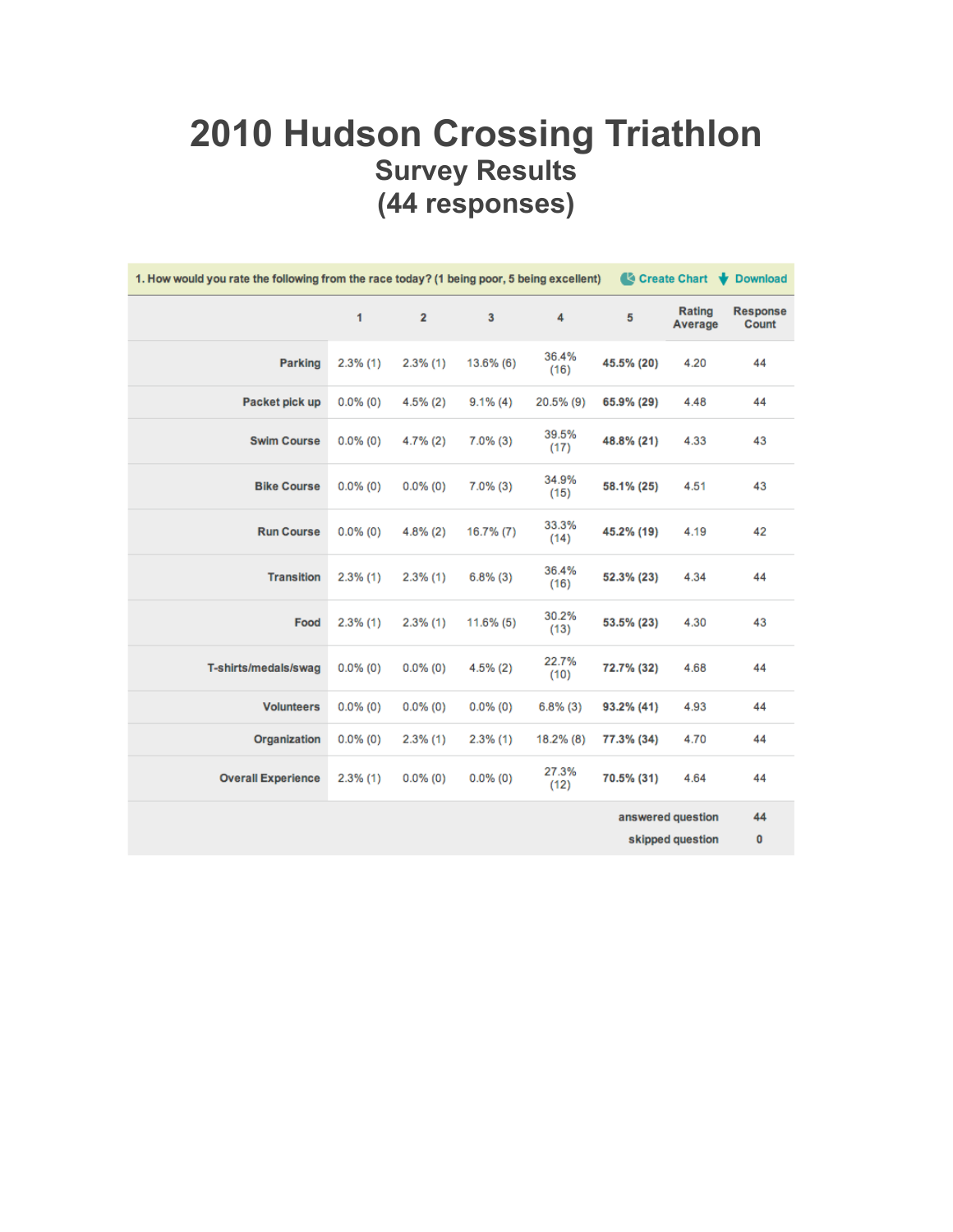### **What did you like the most?**

**1.**New course and everything went so smoothly! Fri, Jun 25, 2010 9:45 AM

**2.**Very well run for a first TRI - great volunteer attitude and support. Plan to run it next year. Thanks. Sat, Jun 19, 2010 8:53 PM

**3.**Very organized! Tue, Jun 15, 2010 3:31 PM

**4.**great people and overall a great course Tue, Jun 15, 2010 10:11 AM

**5.** I loved the bike course-just challangiing enough for a first triathalon : ) Tue, Jun 15, 2010 7:59 AM

**6.**The level of organization was at a rate of a TRI that has been going strong for several years, GREAT JOB on the first ever Tue, Jun 15, 2010 6:17 AM

**7.**the volunteers were great and race day was smooth and organized Tue, Jun 15, 2010 3:33 AM

**8.**The bike course Mon, Jun 14, 2010 9:26 PM

**9.**Great Course Mon, Jun 14, 2010 7:56 PM

**10.**organization, transition Mon, Jun 14, 2010 7:52 PM

**11.**Friendly atmosphere awesome volunteers! Mon, Jun 14, 2010 7:41 PM

**12.**For a first race you did a wonderful job. I thoroughly enjoyed the race. It was well staffed, everyone was helpful. I hope you will consider doing this race again next year and I will definitely be a participate. Mon, Jun 14, 2010 7:20 PM

**13.**The size of the venue and the organization. Mon, Jun 14, 2010 7:05 PM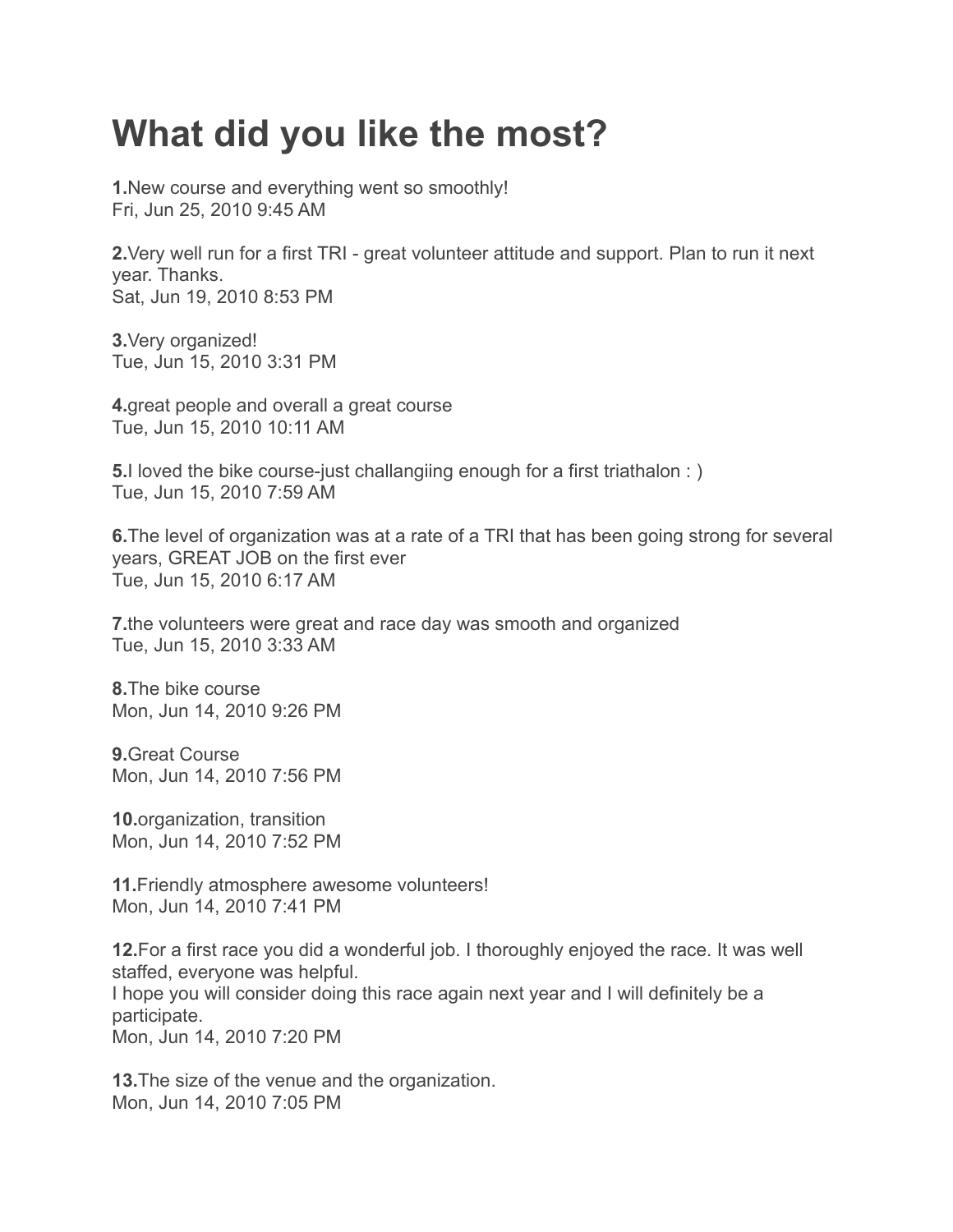**14.**For a first time triathlon, you'd have a hard time telling! It was so organized! Mon, Jun 14, 2010 6:45 PM

**15.**I liked that fact that it was a smaller race for the course. Mon, Jun 14, 2010 5:03 PM

**16.**I thought the race was organized very well. Mon, Jun 14, 2010 3:52 PM

**17.**Well organized and executed race, wouldn't know it was the first Mon, Jun 14, 2010 2:51 PM

**18.**courses, t-shirts/medals, overall experience Mon, Jun 14, 2010 1:05 PM

**19.**People are more friendly than usual (in my experience, anyway) Mon, Jun 14, 2010 11:07 AM

**20.**well organized. Everything went smoothly Mon, Jun 14, 2010 10:03 AM

**21.**I liked that it was a small group of racers. Scenic bike course. I liked all of he turns in the run. It made it go faster. Mon, Jun 14, 2010 9:28 AM

**22.**It was a really nice low key race for a first time tri person. Really enjoyed the whole event. Great job for your first time. Mon, Jun 14, 2010 9:26 AM

**23.**everything started and stayed on schedule. Mon, Jun 14, 2010 9:11 AM

**24.**Well organized, interesting course, nice people. Good job. Mon, Jun 14, 2010 9:02 AM

**25.**it was a nice friendly event. Mon, Jun 14, 2010 9:00 AM

**26.**Everything was very well organized. Mon, Jun 14, 2010 7:26 AM

**27.**The small size of the race, the run course and the efforts to be sustainable Mon, Jun 14, 2010 7:01 AM

**28.**The event was very well organized. Made my experience that much better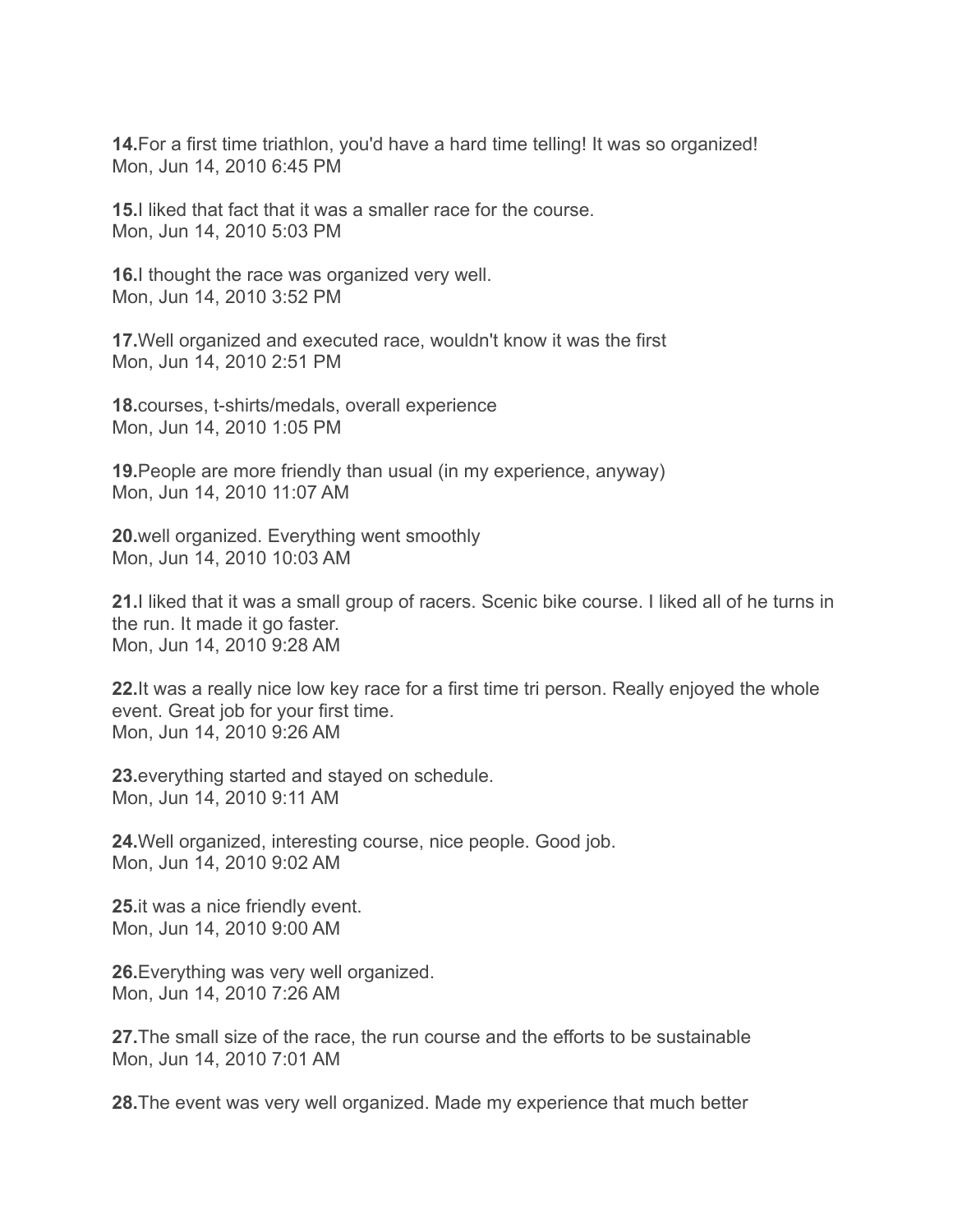Mon, Jun 14, 2010 6:55 AM

**29.**the total experience. Loved the huge Finish Float. Sun, Jun 13, 2010 9:23 PM

**30.**Very well organized and great volunteers! Sun, Jun 13, 2010 8:59 PM

**31.**Fast courses! Sun, Jun 13, 2010 8:55 PM

**32.**Perfect spot for a tri Sun, Jun 13, 2010 8:52 PM

**33.**the amazing support from the race crew and volunteers. There were so many friendly people cheering us on the whole way. Sun, Jun 13, 2010 8:45 PM

**34.**The volunteers were terrific, the overall vibe awesome. Sun, Jun 13, 2010 8:41 PM

**35.**The spirit Sun, Jun 13, 2010 8:35 PM

**36.**For a first time event I have to say that it was run extremely well. The volunteers were great and the atmosphere was inviting and fun. Sun, Jun 13, 2010 8:34 PM

**37.**Extremely well organized and welcoming to a newcomer. Sun, Jun 13, 2010 8:22 PM

### **What did you like the least?**

**1.**Not knowing why each of us were in the swim heats we were in. Fri, Jun 25, 2010 9:45 AM

**2.**The swim course was confusing as to where the finish line was. I also got a cut on my toe exiting the water. Wed, Jun 16, 2010 4:48 PM

**3.**The heat system. It might have been nice to have two mens and two womens heats. Heat 4 and 5 were a bit scrambled with ages and it was less of a race as a time trial. Also, 4 minutes seemed excrutiatingly long between heats. Tue, Jun 15, 2010 3:31 PM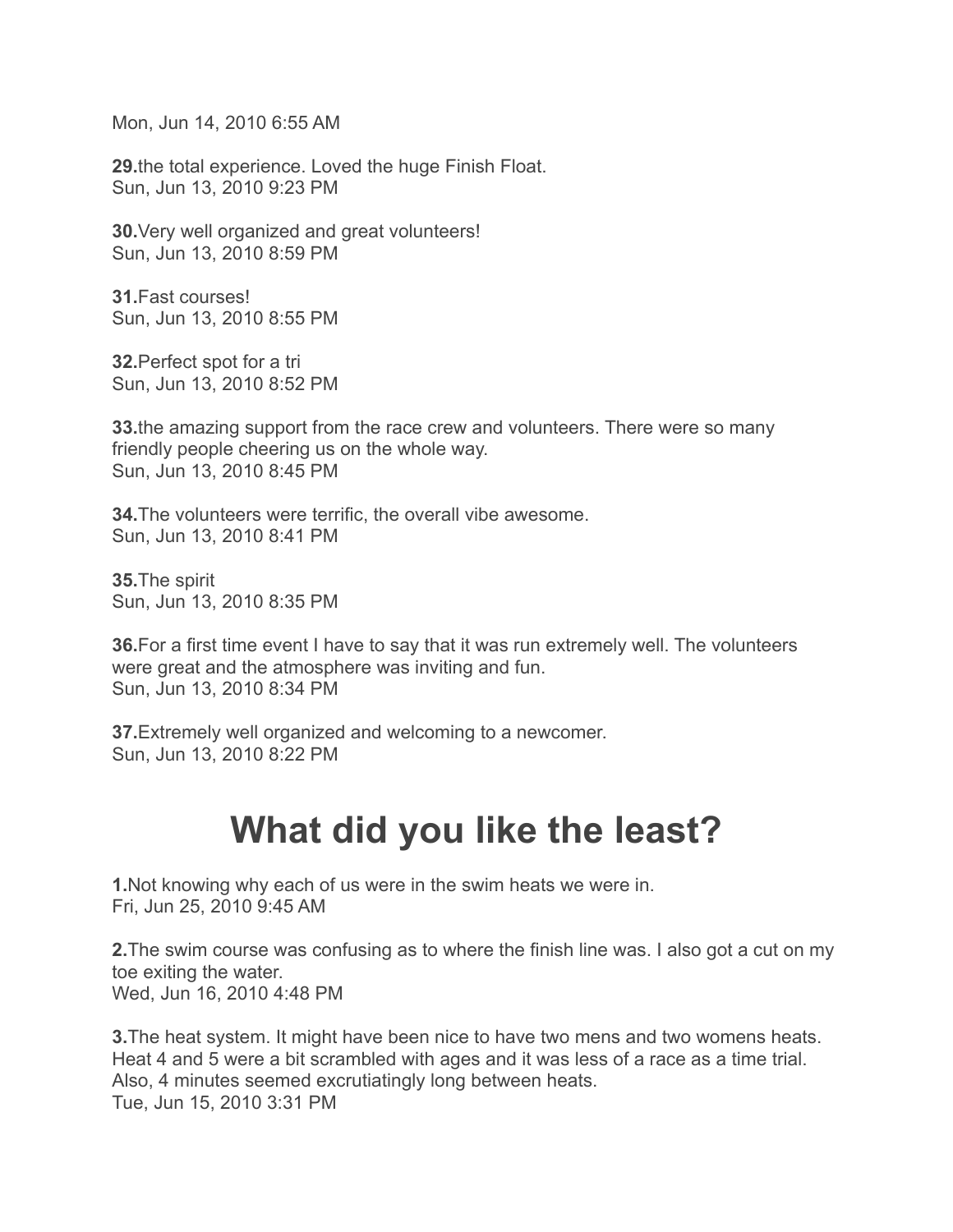**4.**wet conditions made the downhill part of the run a bit muddy Tue, Jun 15, 2010 10:11 AM

**5.**The weather-which you cant control.........rain is better than heat though. Tue, Jun 15, 2010 7:59 AM

**6.**packet pick up the day before was unorganized Tue, Jun 15, 2010 3:33 AM

**7.**The run course was a little convoluted and had too many turns and steep hills. The transition area was a little crowded. Mon, Jun 14, 2010 9:26 PM

**8.**The rain Mon, Jun 14, 2010 7:56 PM

**9.**the skinny run trail. couldnt make a pass, single file...

also very uneven and dangerous Mon, Jun 14, 2010 7:52 PM

**10.**Transition area a little crowded (and I was under a dripping tree ) Mon, Jun 14, 2010 7:41 PM

**11.**The only drawback to the race was the water exit. The rug should have been a little longer (4ft) and weighted to keep it down in the water. I got stuck in the mud. Not a big deal but made cleaning my feet a little harder. Mon, Jun 14, 2010 7:20 PM

**12.**Getting out of the water and stones that had to walk on to get to the water. Mon, Jun 14, 2010 7:05 PM

**13.**I was worried about the swim exit. It's not big enough and I was worried there could be a log-jam of swimmers trying to get out. I was worried that if it really started raining that field could have turned into a real morass! Mon, Jun 14, 2010 6:45 PM

**14.**Going down the hill scares me! Mon, Jun 14, 2010 5:03 PM

**15.**I thought the transition area was a little tight for placing the bike and all the gear I needed during the race...I know there was limited space. Mon, Jun 14, 2010 3:52 PM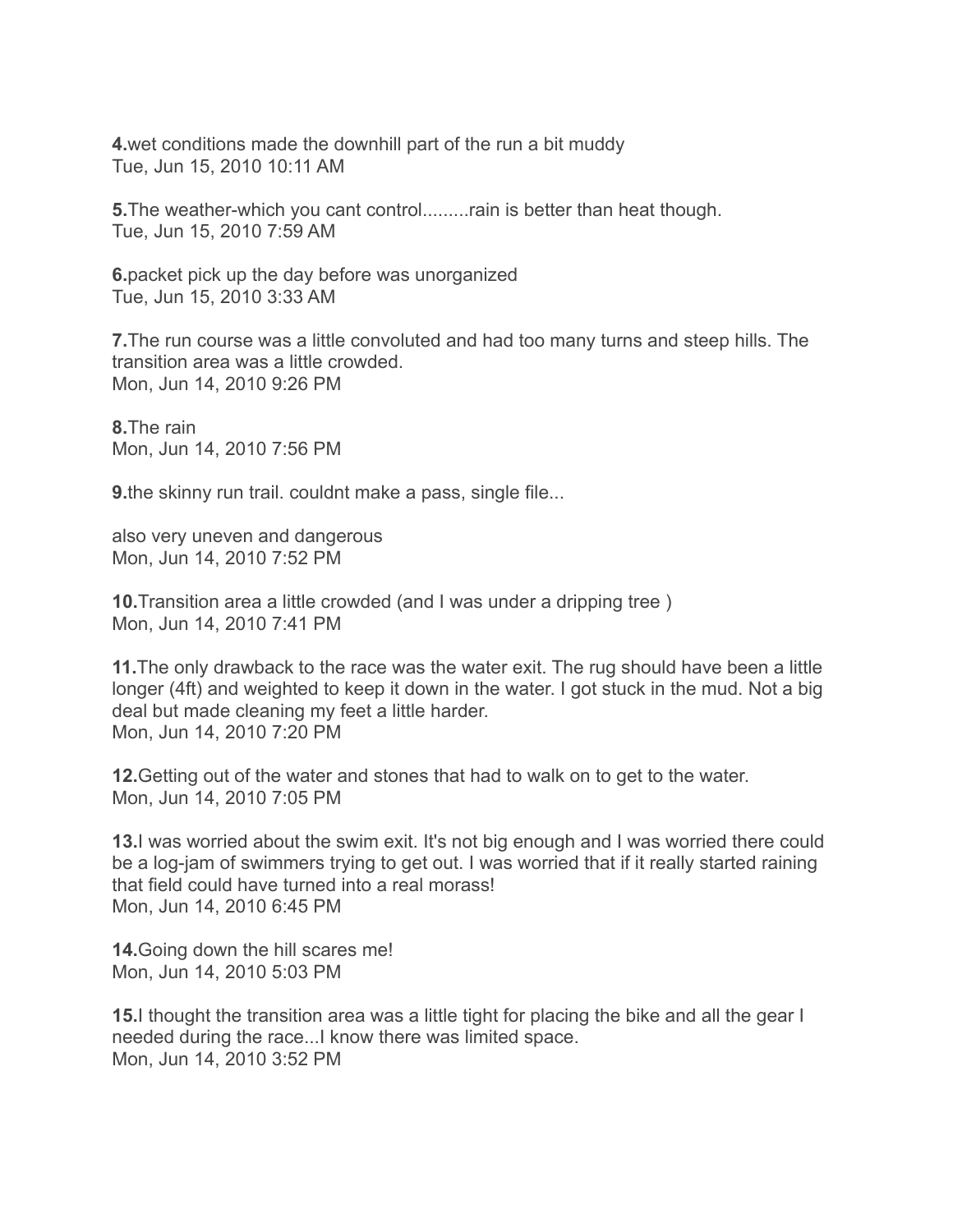**16.**Parking was tough, I couldn't stay for the awards ceremony so I parked at the schol, quite a walk with all the gear Mon, Jun 14, 2010 2:51 PM

**17.**swim exit Mon, Jun 14, 2010 1:05 PM

**18.**The bike racking system. I am not sure if there's better option...just that after T2, some people did not "rack" their bike correctly in rush to do run segment, and there were a bike in my way when I tried to rack my bike. Mon, Jun 14, 2010 11:07 AM

**19.**The swim was too short. Sprints are typically half of international so 750 yds. would be better Mon, Jun 14, 2010 10:03 AM

**20.**Treading water at the start of the swim & the gigantic hill at the beginning of the bike. Mon, Jun 14, 2010 9:28 AM

**21.**I would have like to seen mile markers on the bike route and more mile markers on the run course. Mon, Jun 14, 2010 9:26 AM

**22.**the weather, but you can't control that Mon, Jun 14, 2010 9:00 AM

**23.**THe bike course could use some repaving, Also the trail element of the run was a little lonely at times. Maybe an out an back?? Mon, Jun 14, 2010 7:26 AM

**24.**No bike pumps at transition Mon, Jun 14, 2010 7:01 AM

**25.**The weather was bad, but you can't control that. Exit from the swim was a little difficult. Mon, Jun 14, 2010 6:55 AM

**26.**recovery foods Sun, Jun 13, 2010 10:13 PM

**27.**Nothing stands out. Sun, Jun 13, 2010 9:23 PM

**28.**Length of run from the transition to the bike mount. Sun, Jun 13, 2010 8:59 PM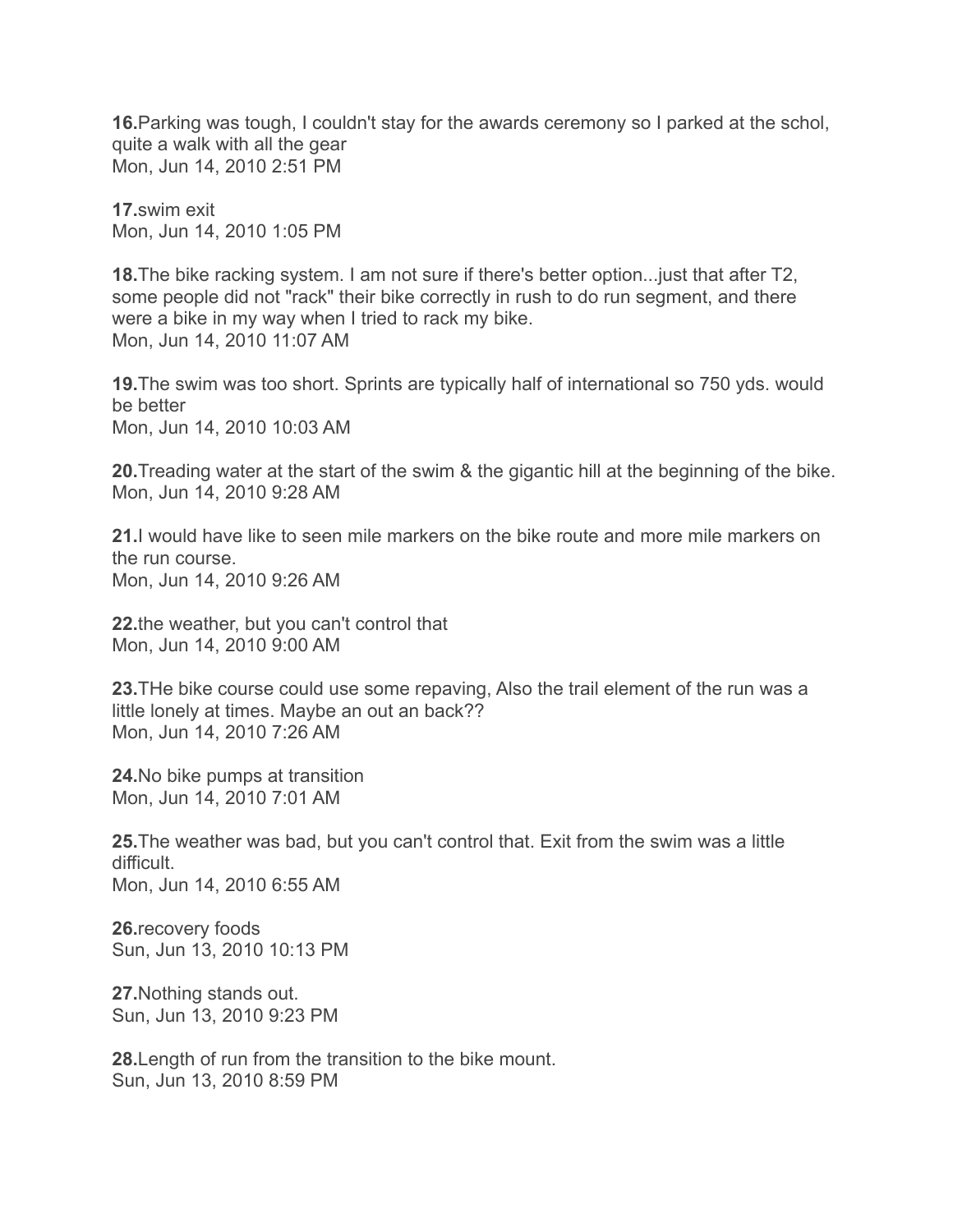**29.**Everybody else was fast too... Sun, Jun 13, 2010 8:55 PM

**30.**swim course was a little confusing on the return. Maybe do a triangle of buouies next year? Sun, Jun 13, 2010 8:45 PM

**31.**Um....I got dirty :-) Sun, Jun 13, 2010 8:41 PM

**32.**Nothing in particular Sun, Jun 13, 2010 8:35 PM

**33.**The bike run out to the road was rough to do in bike shoes - I'm wondering if having us go straight into the parking lot and out through the main entrance would have been better.

Sun, Jun 13, 2010 8:34 PM

# **Would you race here again?**

**1.**Absolutely Fri, Jun 25, 2010 9:45 AM

**2.**100% yes. Wed, Jun 16, 2010 4:48 PM

**3.**Yep Tue, Jun 15, 2010 3:31 PM

**4.**YES--see you next year Tue, Jun 15, 2010 10:11 AM

**5.**ABSOLUTLELY!!! Already plan on it! Tue, Jun 15, 2010 7:59 AM

**6.**yes Tue, Jun 15, 2010 6:17 AM

**7.**yes Tue, Jun 15, 2010 3:33 AM

**8.**Yes. I think it will only get better. Mon, Jun 14, 2010 9:26 PM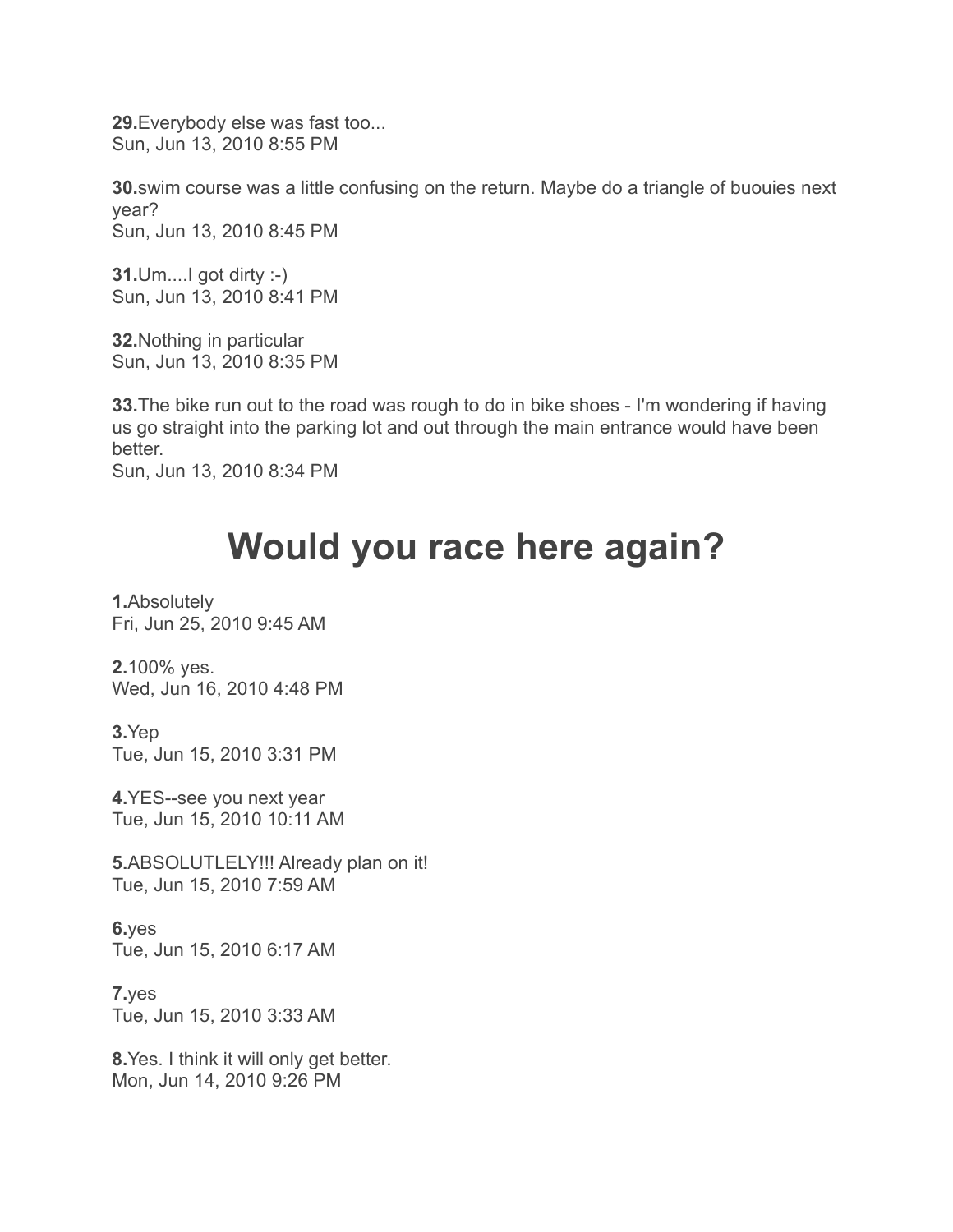**9.**Definitely Mon, Jun 14, 2010 7:56 PM

**10.**yes Mon, Jun 14, 2010 7:52 PM

**11.**Definitely Mon, Jun 14, 2010 7:41 PM

**12.**Absolutely! Mon, Jun 14, 2010 7:32 PM

**13.**Absolutely!!!! Mon, Jun 14, 2010 7:20 PM

**14.**Planning on it every year. Mon, Jun 14, 2010 7:05 PM

**15.**Absolutely! Mon, Jun 14, 2010 6:45 PM

**16.**YES!! Mon, Jun 14, 2010 6:31 PM

**17.**yes Mon, Jun 14, 2010 5:03 PM

**18.**Yes. I plan on signing up for next year's race. Mon, Jun 14, 2010 3:52 PM

**19.**Sure Mon, Jun 14, 2010 2:51 PM

**20.**yes Mon, Jun 14, 2010 1:05 PM

**21.**Yes Mon, Jun 14, 2010 11:07 AM

**22.**yes Mon, Jun 14, 2010 10:03 AM

**23.**Yes. Mon, Jun 14, 2010 9:28 AM

**24.**Yes.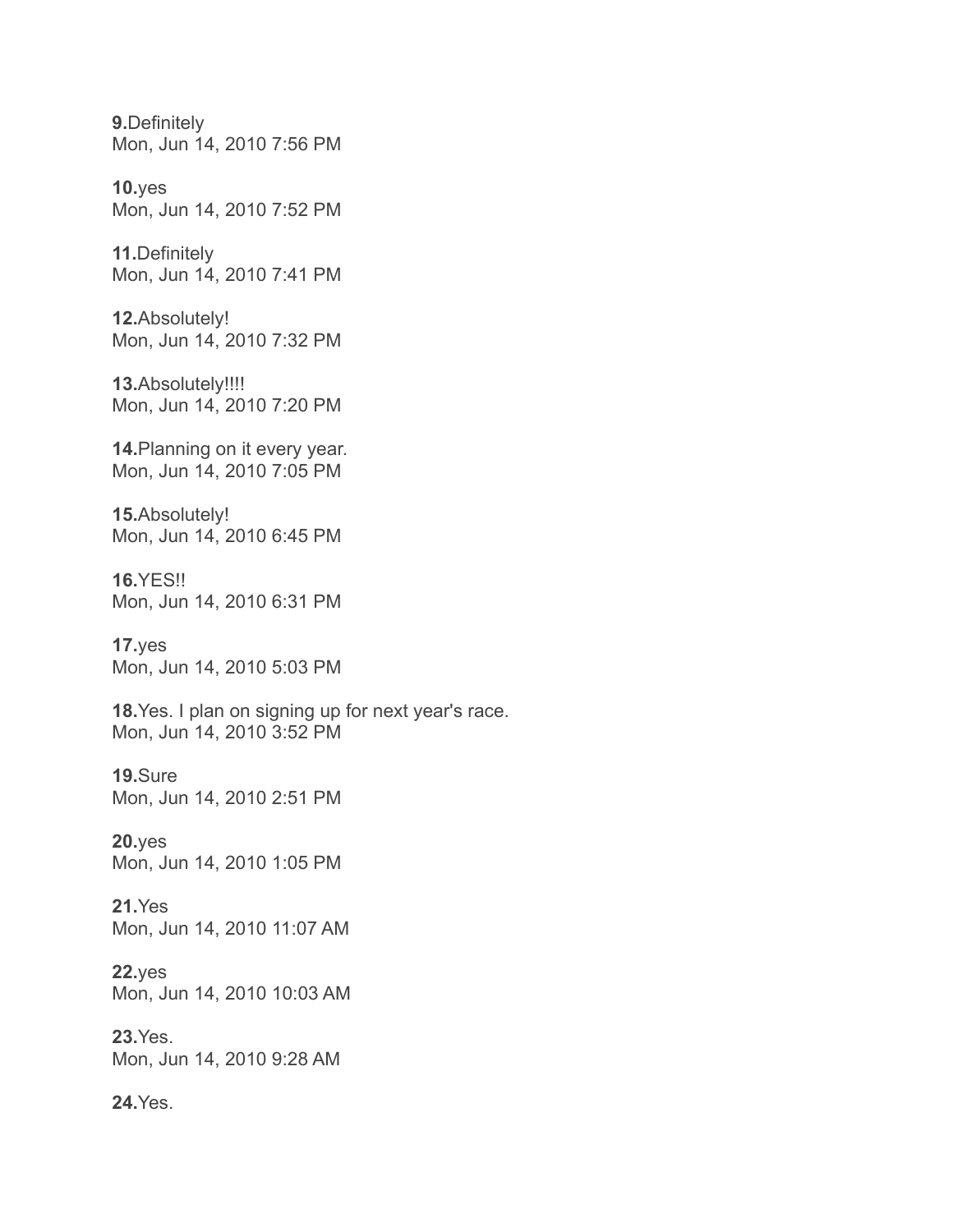Mon, Jun 14, 2010 9:26 AM

**25.**yes Mon, Jun 14, 2010 9:11 AM

**26.**Absolutely Mon, Jun 14, 2010 9:02 AM

**27.**YES!!!! Mon, Jun 14, 2010 9:00 AM

**28.**Yes! Mon, Jun 14, 2010 7:26 AM

**29.**Definitely Mon, Jun 14, 2010 7:01 AM

**30.**Absolutely Mon, Jun 14, 2010 6:55 AM

**31.**no Sun, Jun 13, 2010 10:13 PM

**32.**yes Sun, Jun 13, 2010 9:23 PM

**33.**Yes! Sun, Jun 13, 2010 8:59 PM

**34.**Definitely Sun, Jun 13, 2010 8:55 PM

**35.**Yes Sun, Jun 13, 2010 8:52 PM

**36.**Yes Sun, Jun 13, 2010 8:52 PM

**37.**definitely yes! Sun, Jun 13, 2010 8:45 PM

**38.**Definitely Sun, Jun 13, 2010 8:41 PM

**39.**yes Sun, Jun 13, 2010 8:35 PM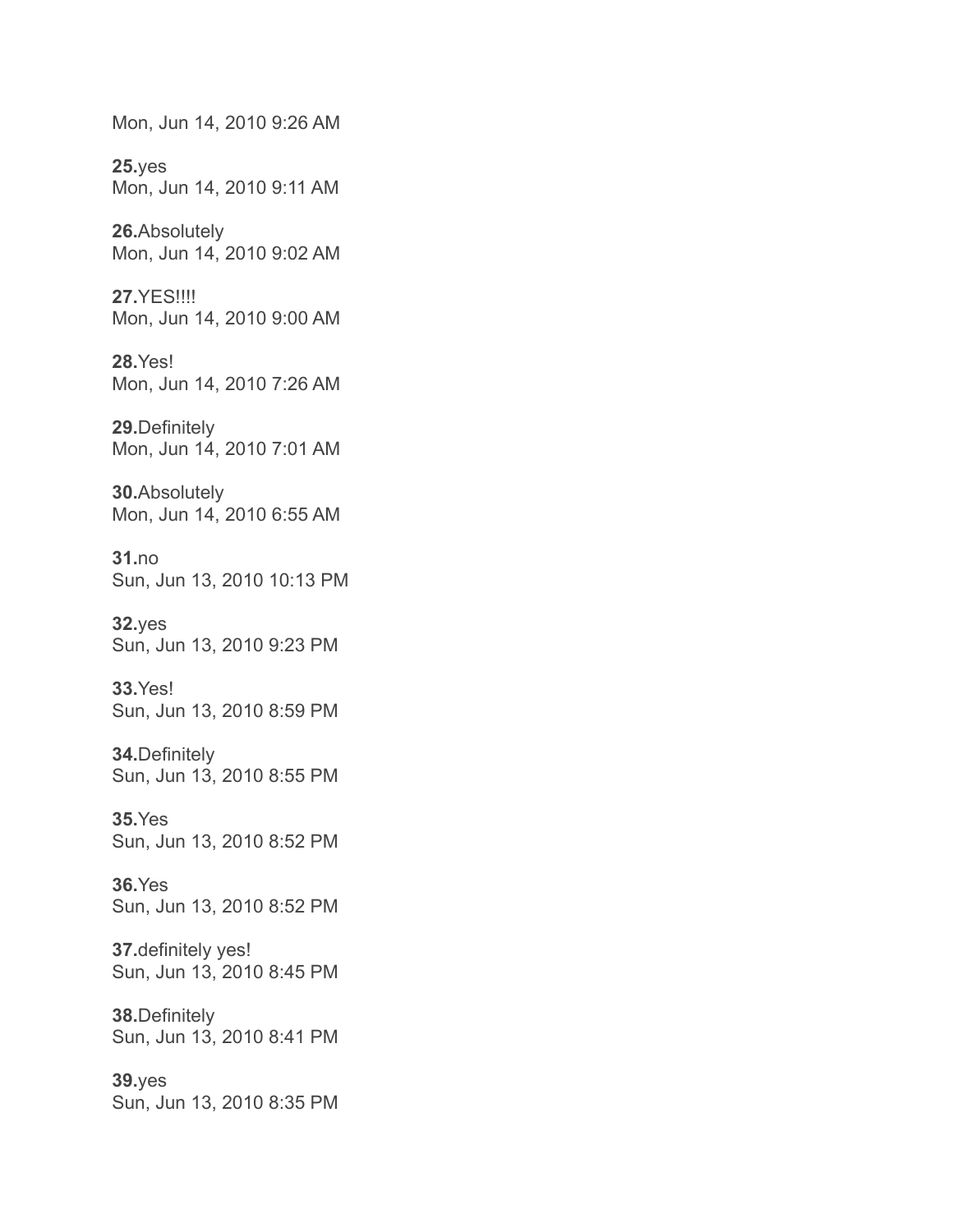**40.**Absolutely. Sun, Jun 13, 2010 8:34 PM

**41.**Yes Sun, Jun 13, 2010 8:22 PM

## **Any other feedback you'd like to provide?**

**1.**Just thanks a bunch! Fri, Jun 25, 2010 9:45 AM

**2.**very well run for the inaugural race! Tue, Jun 15, 2010 10:11 AM

**3.**Thank you to all the volunteers--they were all so supportive out there-THANK YOU!!! Tue, Jun 15, 2010 7:59 AM

**4.**The transition area was a little crowded and it could have been a little more organized but overall a good first effort Mon, Jun 14, 2010 9:26 PM

**5.**Great Job Mon, Jun 14, 2010 7:56 PM

**6.**overall, great job! cya next year! Mon, Jun 14, 2010 7:52 PM

**7.**Awesome job especially for an inaugural event! Mon, Jun 14, 2010 7:41 PM

**8.**This was my first race and I had a great time... Definitely doing one again! Great job! Mon, Jun 14, 2010 7:32 PM

**9.**This was my first Tri and it was great! Very well organized, volunteers were awesome. Was a little tough getting out of the water if that very nice man wasn't there to pull us out. The running course needs a little work. Mats in the stone areas near the area to meet before swim would be wonderful. Mon, Jun 14, 2010 7:05 PM

**10.**You did a GREAT job! Mon, Jun 14, 2010 6:45 PM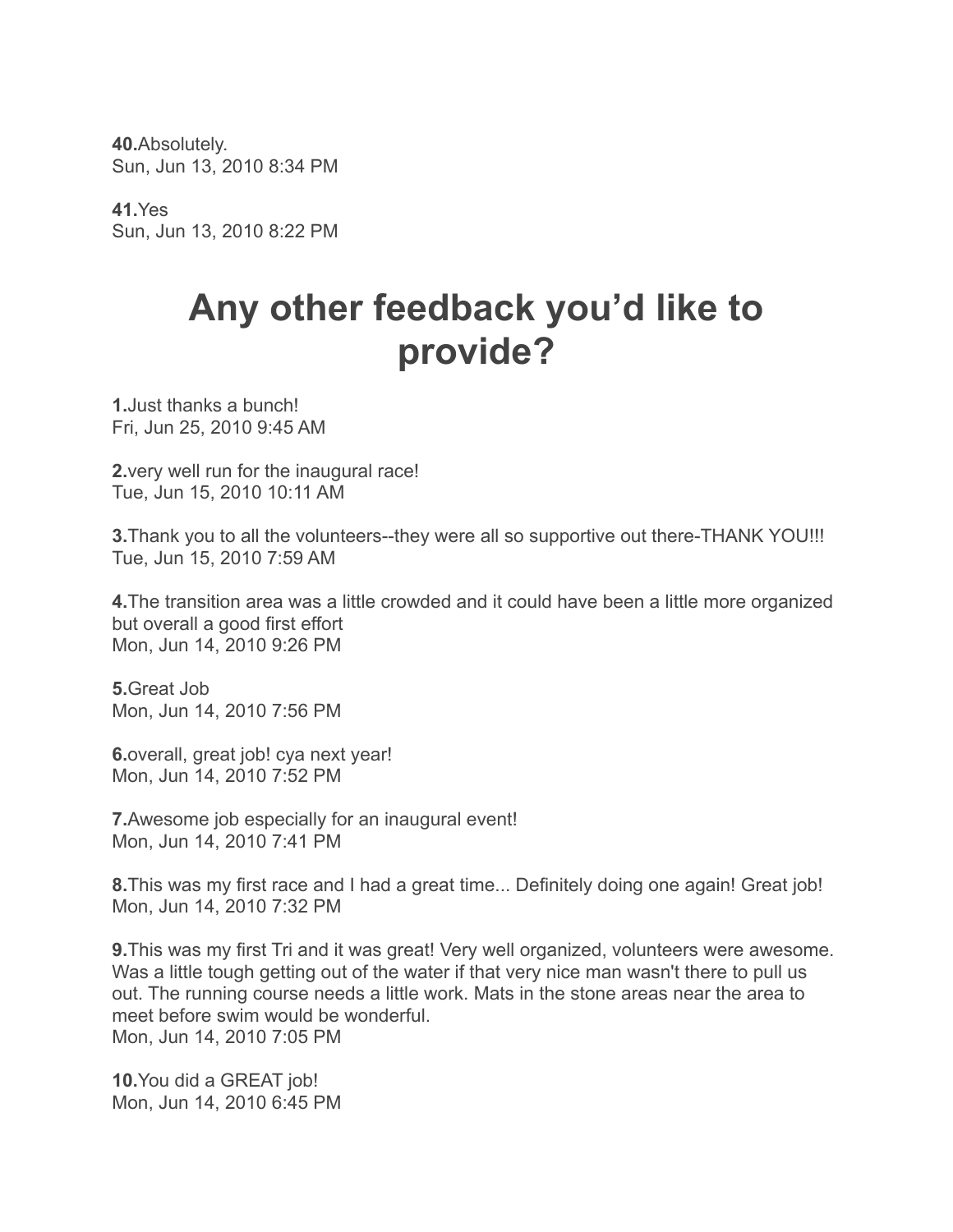**11.**I thought the race was very well organized and I appreciated the emails. It didn't bother me to have a water start. Some of the trail for running was a little narrow but I would still do the race again. I liked the shirts provided and the bags you placed them in. For me personally, I don't need the medals.

I have done several triathlons and if no one told me I wouldn't have guessed that it was the first one you did. Great job! Mon, Jun 14, 2010 5:03 PM

**12.**more porta potties at transition area Mon, Jun 14, 2010 1:05 PM

**13.**For a first race, it was very well organized. Transitions & courses were clearly marked. The volunteers were so helpful & gave some well-needed encouragement to the racers. Thanks for all of your efforts! Mon, Jun 14, 2010 9:28 AM

**14.**Thank you Mon, Jun 14, 2010 9:02 AM

**15.**Great job to Chris and all the volunteers Mon, Jun 14, 2010 6:55 AM

**16.**reverse swim,use field side for transition and parking closer together.bike out same way cars enter instead of dirt path to mount Sun, Jun 13, 2010 10:13 PM

**17.**great first sprint triathlon Sun, Jun 13, 2010 9:23 PM

**18.**Great race! Thank you. Sun, Jun 13, 2010 8:59 PM

**19.**Great job, but maybe take out Purington Rd, it was a little bumpy and gravely Sun, Jun 13, 2010 8:55 PM

**20.**the bike and run courses were beautiful and fun plus NO TRAFFIC AT ALL!!! Very nice job providing a fun and safe race. I plan to bring more members of my tri club back next year. Sun, Jun 13, 2010 8:45 PM

**21.**Thank you ! Great organization ! Sun, Jun 13, 2010 8:35 PM